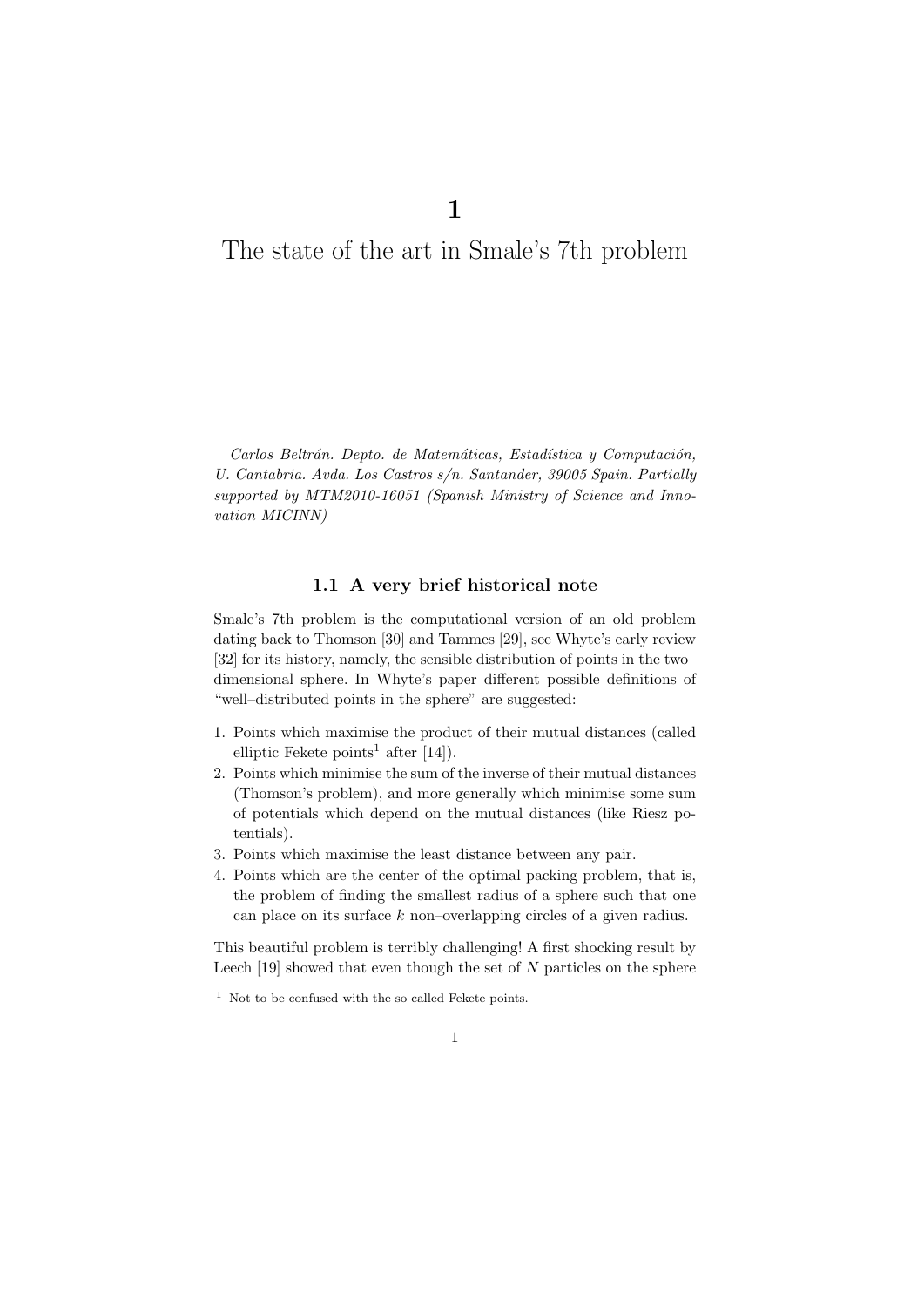#### 2 Smale's 7th problem

which are critical points for the problem in item  $(2)$  for *every possible* potential can be completely described, this description is not enough to solve the problem for any particular potential. Namely, solving problem (2) for some particular potential may be completely meaningless for solving problem (2) for another, different potential. We quote Leech:

There is no obvious way of relating the present problems to other extremal problems such as minimising the greatest distance at which an arbitrary point can be placed from the nearest point of a configuration. In fact, since a configuration which is not balanced is out of equilibrium under almost all laws of force, it is not to be expected that any such configuration will be found to be of significance in respect to both an equilibrium problem and another extremal problem, or even under two different significant equilibrium problems.

The problem has so many ramifications that it is difficult even to mention all of them. There are dozens of papers written about each of the mentioned problems. In this paper we focus only on the explicit version proposed by Smale [27]: the problem of finding elliptic Fekete points in the two–dimensional sphere. Our reference list will also refer only to this problem, and thus many important articles dealing with the other versions are omitted, for the sake of brevity.

## 1.2 The problem

Given N different points  $x_1, \ldots, x_N \in \mathbb{R}^3$ , let  $X = (x_1, \ldots, x_N)$  and

$$
\mathcal{E}(X) = \mathcal{E}(x_1,\ldots,x_N) = -\sum_{i < j} \log \|x_i - x_j\|
$$

be its *logarithmic potential* or *logarithmic energy*  $^2$ . Let  $\mathbb{S} = \{(a, b, c) \in \mathbb{R}^3 : a^2 + b^2 + (c - 1/2)^2 = 1/4\} = \{(a, b, c) \in \mathbb{R}^3 : a^2 + b^2 + c^2 = c\}$ be the Riemann sphere, i.e. the sphere in  $\mathbb{R}^3$  of radius  $1/2$  centered at  $(0, 0, 1/2)^T$ , and let

$$
m_N = \min_{x_1,\ldots,x_N \in \mathbb{S}} \mathcal{E}(x_1,\ldots,x_N)
$$

be the minimum value of  $\mathcal{E}$ . A minimising N–tuple  $X = (x_1, \ldots, x_N)$  is called a set of elliptic Fekete points. Note that such a  $N$ -tuple can also be defined as a set of  $N$  points in the sphere which maximise the product of their mutual distances.

<sup>2</sup> Sometimes  $\mathcal{E}(X)$  is denoted by  $\mathcal{E}_0(X)$ ,  $\mathcal{E}(0, X)$  or  $V_N(X)$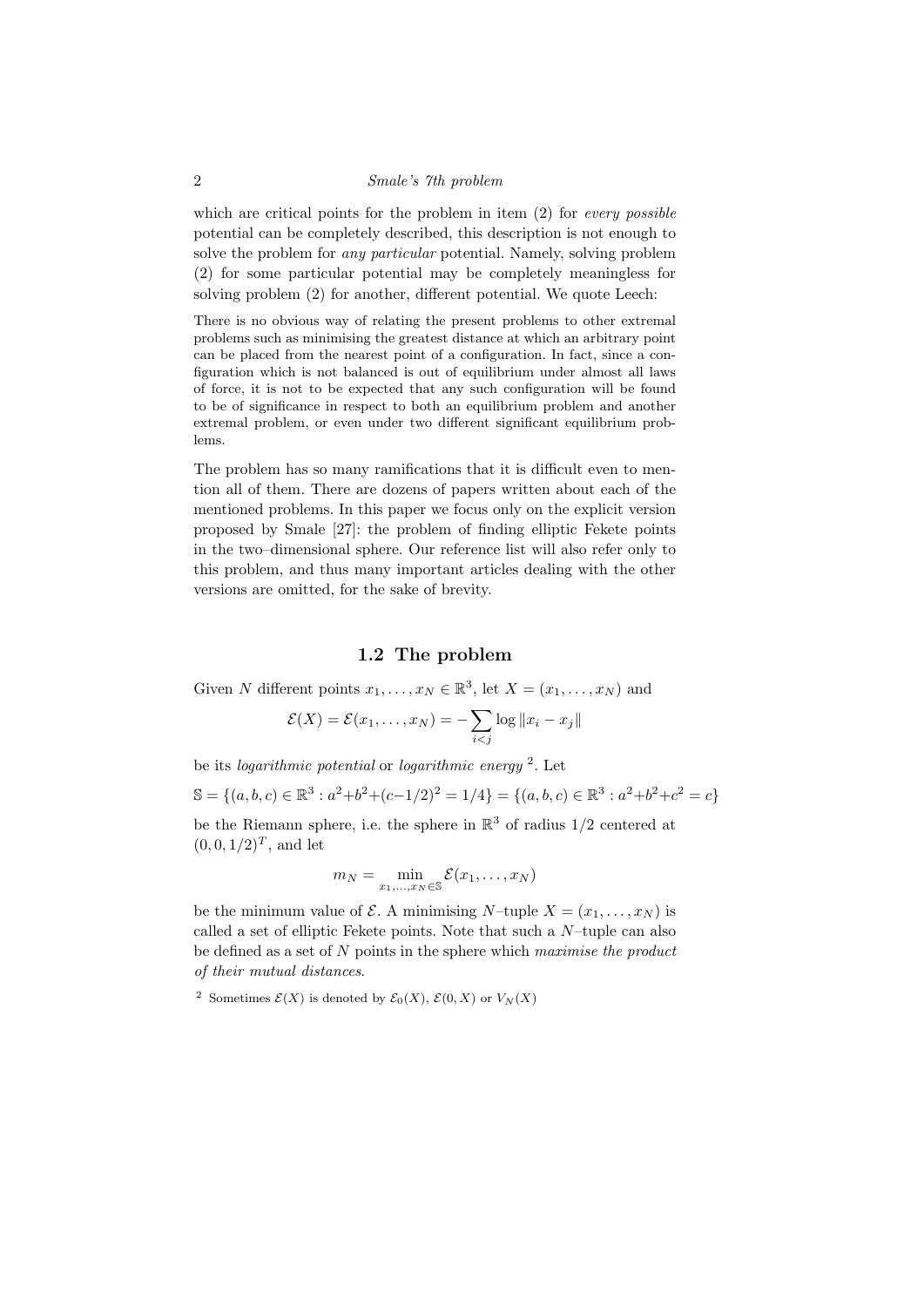**Smale's 7th problem [27]:** Can one find  $X = (x_1, \ldots, x_N)$  such that

$$
\mathcal{E}(X) - m_N \le c \log N, \qquad c \text{ a universal constant.} \tag{1.1}
$$

By "can one find" Smale means "can one describe an algorithm (in the BSS model of computation<sup>3</sup>) which on input N produces such a  $N$ -tuple, in running time bounded by a polynomial in  $N$ ?".

**Remark 1** The original question in [27] is not for points in  $S$  but for points in the unit sphere  $\{(a, b, c) \in \mathbb{R}^3 : a^2 + b^2 + c^2 = 1\}$ . We prefer to use the Riemann sphere instead of the unit sphere because some of the results look more natural when stated in S. Another powerful reason to do so is that  $-\log ||x - y||$  is positive for every  $x, y \in \mathbb{S}$  while the same claim is not true for  $x, y$  in the unit sphere. This helps intuition at some moments. Of course, the problems of finding a set of elliptic Fekete points in S or in the unit sphere are equivalent via the transformation

$$
(a, b, c) \in \mathbb{S} \mapsto (2a, 2b, 2c - 1).
$$

If  $x_1, \ldots, x_N \in \mathbb{S}$  and we denote  $\hat{x}_1, \ldots, \hat{x}_N$  their associated unit sphere points via this transform, then we have:

$$
\mathcal{E}(\hat{x}_1,\ldots,\hat{x}_N)=\mathcal{E}(x_1,\ldots,x_N)-\frac{\log 2}{2}N(N-1)
$$

We thus state all the results for S, translating them from their original citations when necessary.

### 1.3 The value of  $m_N$

The first problem one encounters in dealing with Smale's 7th problem is that the value of  $m_N$  is not known, even to  $O(N)$ . A general technique (valid for Riemannian manifolds) given by Elkies shows that

$$
m_N \ge \frac{N^2}{4} - \frac{N \log N}{4} + O(N).
$$

<sup>3</sup> For the nonexpert reader, a BSS algorithm is just an algorithm in the natural sense of the word: a sequence of instructions (arithmetic operations, comparisons and, in general, any of the usual instructions present in a computer program) that, correctly executed, gives an answer. The arithmetic operations are assumed to be exact when performed on real numbers. See [9, 8] for details.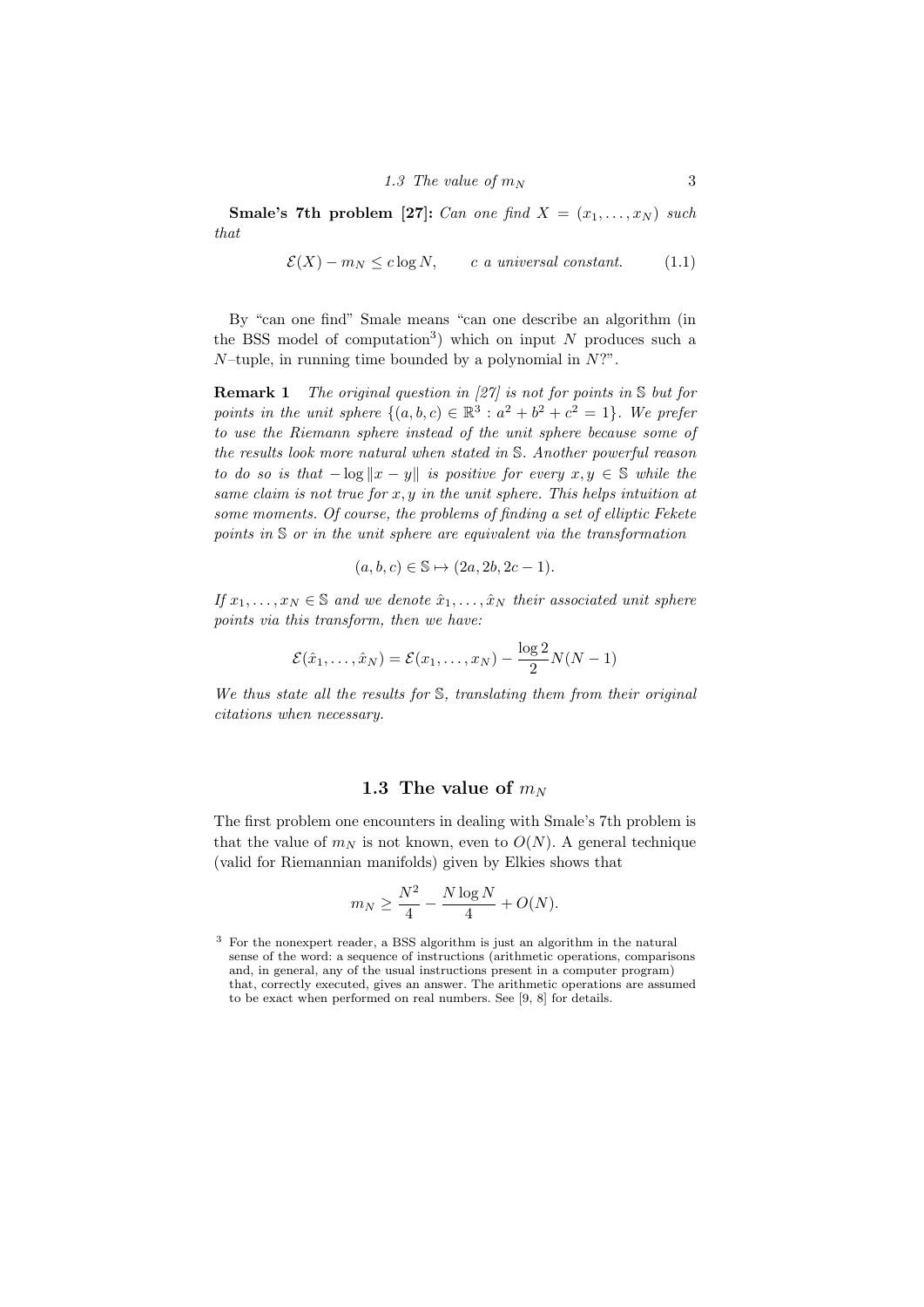Wagner [31] used the stereographic projection and Hadamard's inequality to get another lower bound. His method was refined by Rakhmanov, Saff and Zhou [21], who also proved an upper bound for  $m<sub>N</sub>$  using partitions of the sphere. The lower bound was subsequently improved upon by Dubickas and Brauchart [13], [10]. The following result summarizes the best known bounds:

**Theorem 1.1** Let  $C_N$  be defined by

$$
m_N = \frac{N^2}{4} - \frac{N \log N}{4} + C_N N.
$$

Then,

$$
-0.4375 \le \liminf_{N \to \infty} C_N \le \limsup_{N \to \infty} C_N \le -0.3700708...
$$

## 1.4 The separation distance

The separation distance of a  $N$ -tuple  $X = (x_1, \ldots, x_N) \in \mathbb{S}^N$  is defined by

$$
d_{\|\cdot\|,sep}(X) = \min_{i \neq j} \|x_i - x_j\|.
$$

By the definition of  $\mathcal{E}$ , it is clear that if X is a set of elliptic Fekete points then  $d_{\parallel \cdot \parallel,sep}(X)$  cannot be too small. Using tools from classical potential theory, Rakhmanov, Saff and Zhou [22, 21] first proved the lower bound theory, Rakhmanov, San and Zhou [22, 21] hist proved the lower bound  $3/(10\sqrt{N})$  for the separation distance of a set of elliptic Fekete points.  $5/(10\sqrt{N})$  for the separation distance of a set of emptic rekete points.<br>Their result was improved by Dubickas [13] to  $7/(8\sqrt{N})$ . The sharpest known bound is due to Dragnev [11]:

**Theorem 1.2** Let  $X$  be a set of elliptic Fekete points. Then,

$$
d_{\|\cdot\|,sep}(X) \ge \frac{1}{\sqrt{N-1}}.
$$

Recall that given two points  $x, y \in \mathbb{S}$ , the Riemannian distance  $d_R(x, y)$ is the length of the shortest curve in  $S$  joining x and y. Elementary trigonometry shows that

$$
d_R(x, y) = \arcsin \|x - y\|.
$$

Thus, if we define

$$
d_{R,sep}(X) = \min_{i \neq j} d_R(x_i, x_j),
$$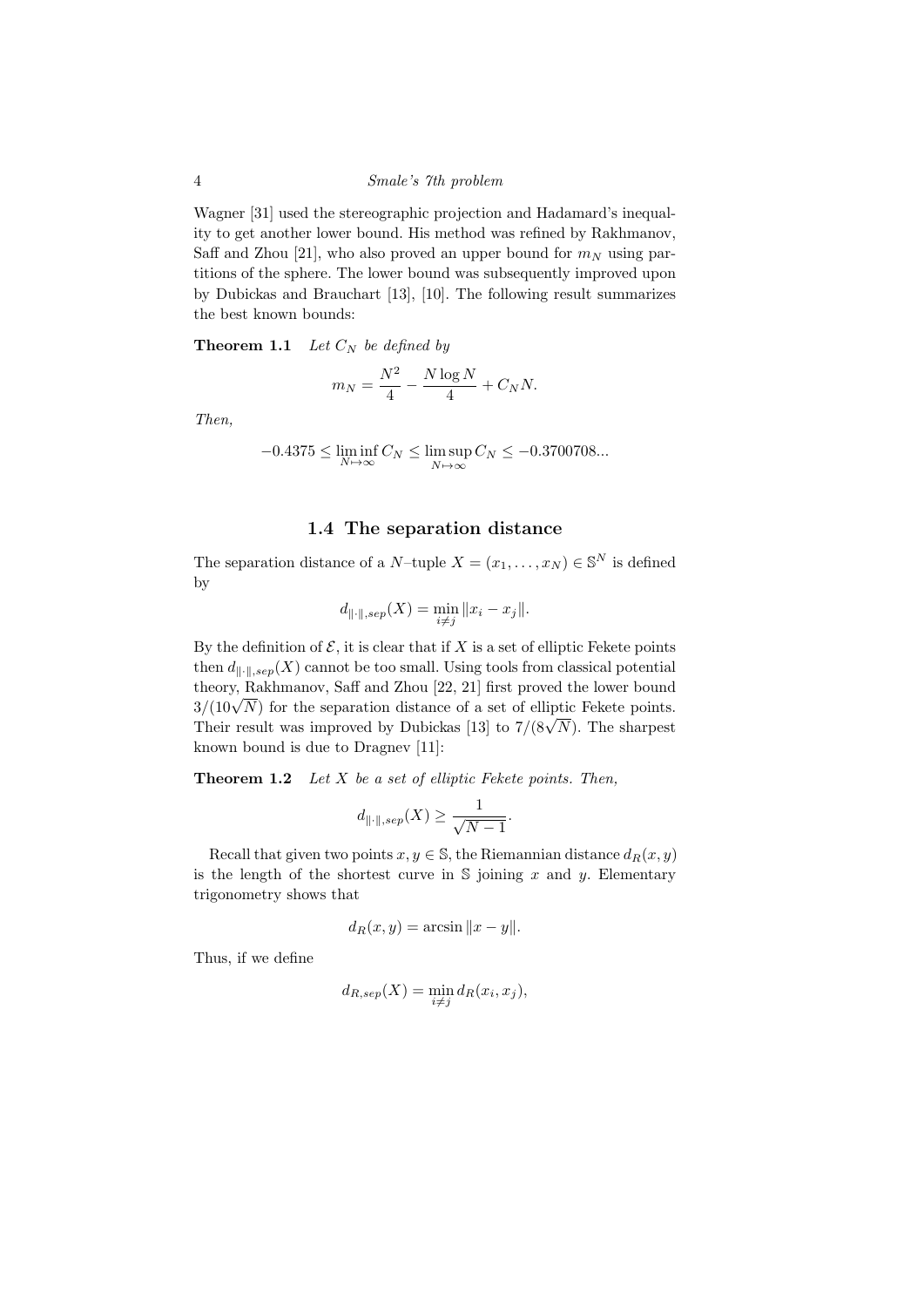1.5 The condition number of polynomials and Bombieri–Weyl norm 5

we have

$$
d_{R,sep}(X) \ge \arcsin\frac{1}{\sqrt{N-1}} \ge \frac{1}{\sqrt{N-1}},\tag{1.2}
$$

for  $X$  as above.

# 1.5 The condition number of polynomials and Bombieri–Weyl norm

According to [27], one of Smale's motivations for studying the problem of elliptic Fekete points was to find polynomials all of whose zeros are well conditioned. Shub and Smale [24] defined a certain quantity (the "condition number") and used it to measure the stability and complexity of polynomial zero finding algorithms. Given a homogeneous polynomial

$$
h(z,t) = \sum_{k=0}^{N} a_k z^k t^{N-k}, \qquad a_k \in \mathbb{C}, a_N \neq 0
$$

of degree  $N \geq 1$ , and a projective zero  $\zeta \in \mathbb{P}(\mathbb{C}^2)$  of h, the condition number of h at  $\zeta$  is<sup>4</sup>

$$
\mu(h,\zeta) = N^{1/2} \|(Dh(\zeta)\|_{\zeta^{\perp}})^{-1} \|\|h\| \|\zeta\|^{N-1},
$$

or  $+\infty$  if  $Dh(\zeta) \mid_{\zeta^{\perp}}$  is not an invertible mapping. Here,  $Dh(\zeta) \mid_{\zeta^{\perp}}$  is the restriction of the derivative to the orthogonal complement of  $\zeta$  in  $\mathbb{C}^2$ , and

$$
||h|| = \left(\sum_{k=0}^{N} {N \choose k}^{-1} |a_k|^2\right)^{1/2}
$$

is the Bombieri–Weyl norm (sometimes called the Kostlan norm) of  $h$ . If no zero of  $h$  is specified, we just take the maximum:

$$
\mu(h) = \max_{\zeta \in \mathbf{P}(\mathbb{C}^2): h(\zeta) = 0} \mu(h, \zeta).
$$

Now, let  $f$  be a univariate polynomial

$$
f(X) = \sum_{k=0}^{N} a_k X^k, \qquad a_k \in \mathbb{C}, a_N \neq 0,
$$

and let  $z \in \mathbb{C}$  be a zero of f. We define

$$
\mu(f, z) = \mu(h, (z, 1)),
$$
\n $\mu(f) = \max_{z \in \mathbb{C}: f(z) = 0} \mu(f, z),$ 

<sup>4</sup> Sometimes  $\mu$  is denoted  $\mu_{\text{norm}}$  or  $\mu_{\text{proj}}$  but we here keep the simpler notation.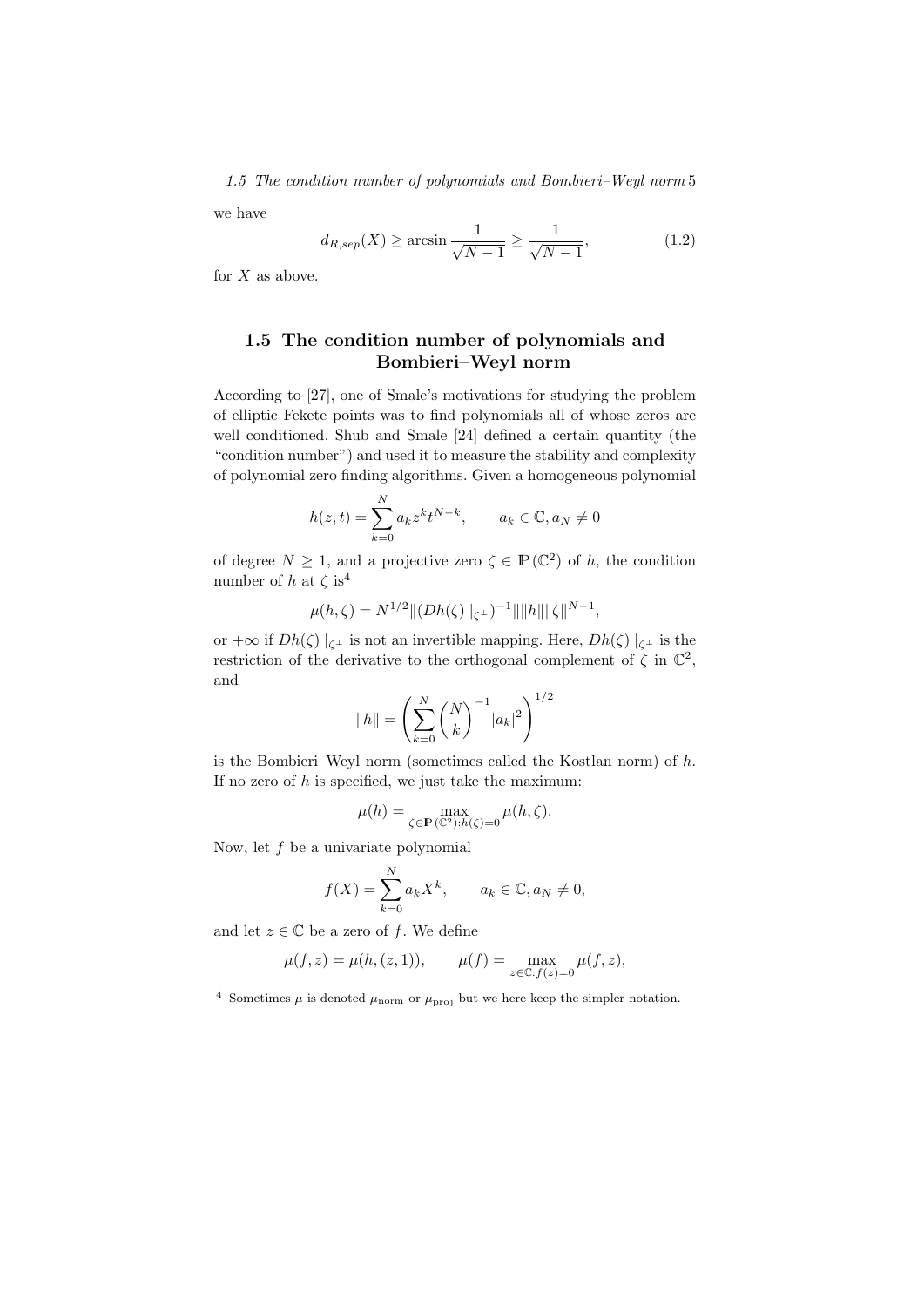where  $h(X,Y) = \sum_{k=0}^{N} a_k X^k Y^{N-k}$  is the homogeneous counterpart of f. Taking  $||f|| = ||h||$ , one can write:

$$
\mu(f, z) = \frac{N^{1/2} (1 + |z|^2)^{\frac{N-2}{2}}}{|f'(z)|} ||f||.
$$

In [26] Shub and Smale proved the following relation between the condition number and elliptic Fekete points. Let Re and Im be, respectively, the real and complex part of a complex number.

**Theorem 1.3** Let  $z_1, \ldots, z_N \in \mathbb{C}$  be a set of complex numbers. For  $1 \leq i \leq N$ , let  $x_i \in \mathbb{S}$  be the preimage of  $z_i$  under the stereographic projection, that is

$$
x_i = \left(\frac{\Re\mathfrak{e}(z_i)}{1+|z_i|^2}, \frac{\Im\mathfrak{m}(z_i)}{1+|z_i|^2}, \frac{1}{1+|z_i|^2}\right)^T \in \mathbb{S}, \qquad 1 \le i \le N. \tag{1.3}
$$

Assume that  $x_1, \ldots, x_N$  are a set of elliptic Fekete points. Let  $f : \mathbb{C} \to \mathbb{C}$ be a degree N polynomial such that its zeros are  $z_1, \ldots, z_N$ . Then,

$$
\mu(f) \le \sqrt{N(N+1)}.
$$

More generally, let  $z_1, \ldots, z_N \in \mathbb{C}$  be any collection of N distinct complex numbers, let f be a polynomial with zeros  $z_1, \ldots, z_N$  and let  $x_1, \ldots, x_N$ be given by  $(1.3)$ . Then,

$$
\mu(f) \le \sqrt{N(N+1)} \frac{e^{\mathcal{E}(x_1,\dots,x_N)}}{e^{m_N}}.
$$

It is interesting to remark that there exists no explicit known way of describing a sequence of polynomials satisfying  $\mu(f) \leq N^c$ , for any fixed constant c and  $N \geq 1$ . Theorem 1.3 says that, if a N-tuple satisfying  $(1.1)$  can be described for any N, then such a sequence of polynomials can also be generated.

Here is a nice formula (which just follows from the definitions) relating  $\mathcal E$  to  $\mu$  and Bombieri–Weyl norm:

$$
\mathcal{E}(x_1,\ldots,x_N) = \frac{1}{2}\sum_{i=1}^N \log \mu(f,z_i) + \frac{N}{2}\log \frac{\prod_{i=1}^N \sqrt{1+|z_i|^2}}{||f||} - \frac{N}{4}\log N.
$$

Note that the term

$$
\frac{\prod_{i=1}^{N} \sqrt{1+|z_i|^2}}{\|f\|} \tag{1.4}
$$

in the previous formula is the quotient between the product of the Bombieri–Weyl norm of the factors of f and the Bombieri–Weyl norm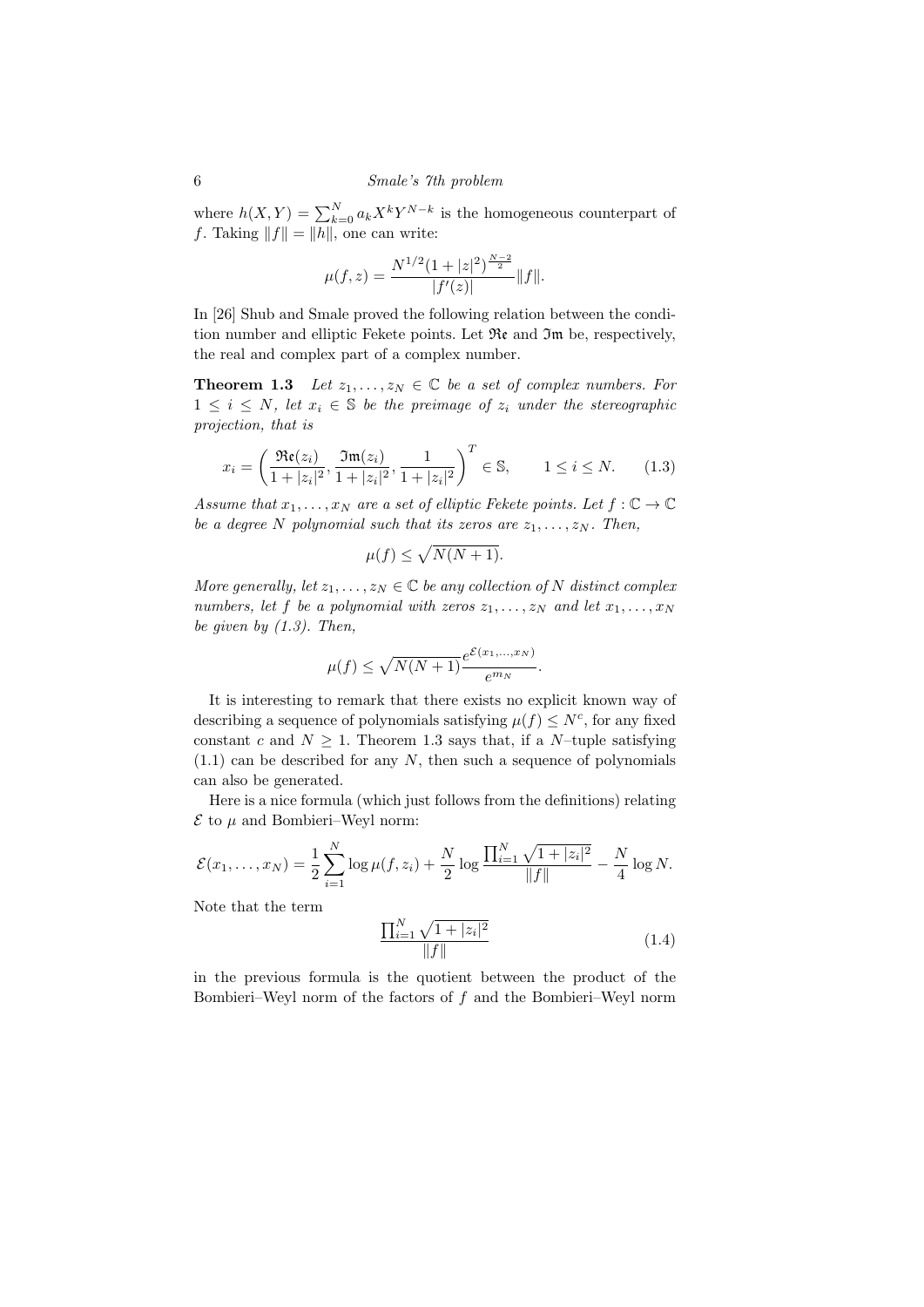of f. That quantity is always greater than 1, see [3]. Experiments suggest that minimising  $\mathcal E$  is a problem similar to minimising the sum of  $\log \mu(f, z_i)$ , and to maximising the quotient  $(1.4)^5$ . We recall from [3, Theorem 2.1] (see also [4]) that for two polynomials  $f, g$  of respective degrees  $r$  and  $s$ ,

$$
||f \cdot g|| \ge \sqrt{\frac{r!s!}{(r+s)!}} ||f|| \cdot ||g||, \tag{1.5}
$$

and this bound is optimal. Maximising (1.4) would be solved by finding an analogue of  $(1.5)$  for products of N polynomials, a nice mathematical problem in its own right. As pointed out in [4], it follows from (1.5) that

$$
\frac{\prod_{i=1}^{N} \sqrt{1 + |z_i|^2}}{\|f\|} \le \sqrt{N!},
$$

but this inequality is far from optimal (for example, if the  $z_i$ 's are the but this inequality is far from optimal (for example, if the  $z_i$ 's are the  $Nth$  roots of unity, then the value of this quotient is  $\sqrt{2^{N-1}} << \sqrt{N!}$ ).

#### 1.6 The average value and random polynomials

Random polynomials<sup>6</sup> have been known, since [25], to be well-conditioned on average, meaning that their condition number is polynomially bounded by their degree, on average. This, combined with Theorem 1.3, suggests that spherical points associated with zeros of random polynomials should produce small values of  $\mathcal E$ . To properly state this fact, let us consider  $\mathcal E$ as a function defined on  $\mathbb{S}^N \setminus \Sigma$  where

$$
\Sigma = \{(x_1, \dots, x_N) \in \mathbb{S}^N : x_i = x_j \text{ for some } i \neq j\}.
$$

Note that  $\Sigma$  is the set of N–tuples  $(x_1, \ldots, x : N)$  of points in S such that the polynomial  $f$  whose zeros are associated with the  $x_i$  satisfies  $\mu(f) = \infty.$ 

Here and throughout this paper, for a measure space  $X$ , a measurable, finite volume subset  $U \subseteq X$ , and a measurable function  $f: U \rightarrow [0, \infty)$ we set

$$
\oint_U f = \frac{\int_U f}{\int_U 1} = \frac{1}{Volume(U)} \int_U f.
$$

One can easily compute the average value of  $\mathcal E$  when  $x_1, \ldots, x_N$  are

 $5$  This may seem surprising at a first glance. It turns out that  $(1.4)$  is minimial, i.e., equal to 1, precisely when all the  $z_i$  are equal, which implies  $\mathcal{E}(x_1, \ldots, x_N) = \infty$ .

<sup>6</sup> in the sense of Theorem 1.4 below.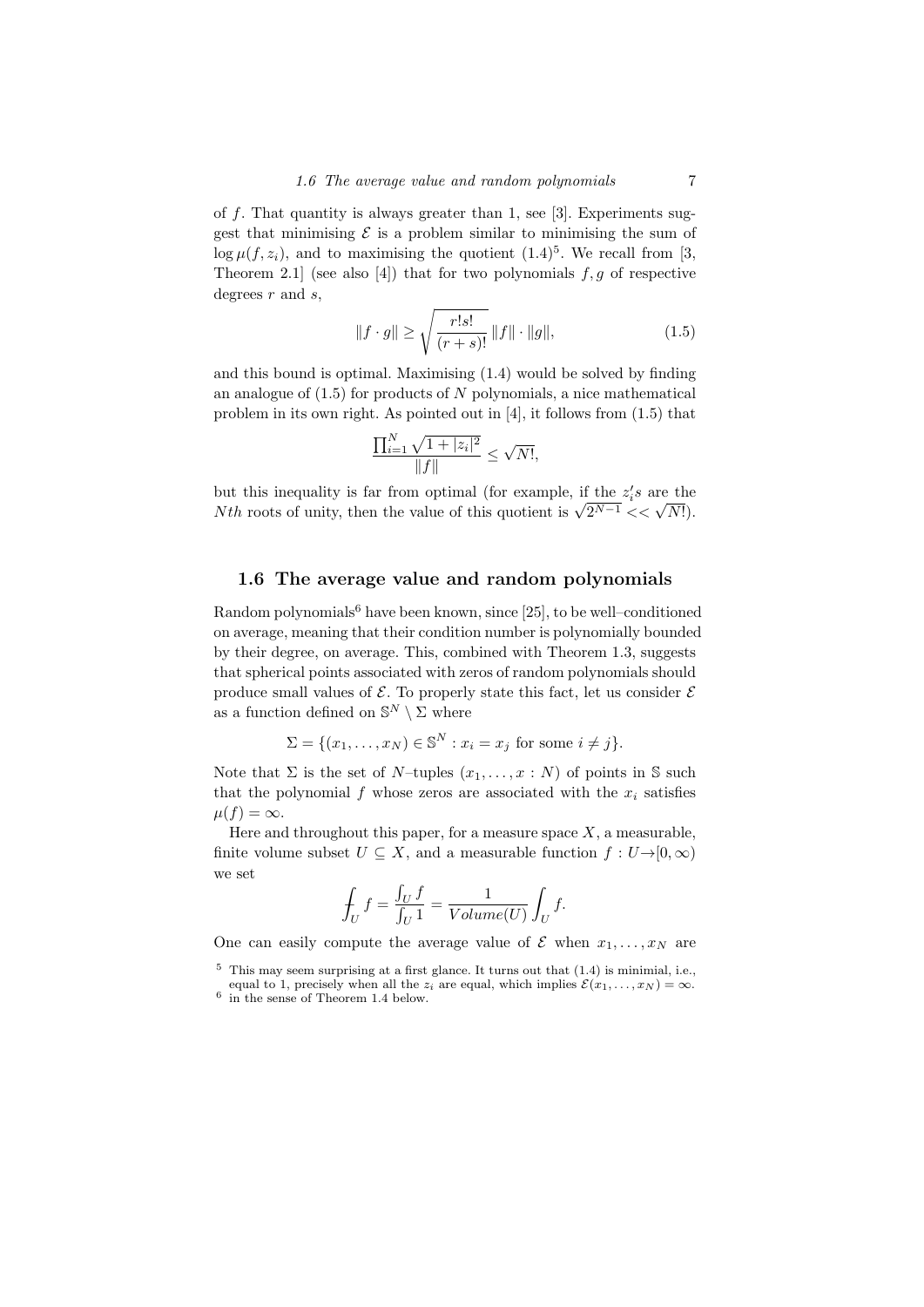#### 8 Smale's 7th problem

chosen at random in S, uniformily and independently with respect to the probability distribution induced by Lebesgue measure in S:

$$
\int_{x \in \mathbb{S}^N \backslash \Sigma} \mathcal{E}(X) = \frac{N^2}{4} - \frac{N}{4}.
$$

By comparing this with Theorem 1.1, we can see that random choices of points in the sphere already produce pretty low values of the minimal energy. One can ask if other (simple) probability distributions produce even lower average results. In [2] we proved a relation with random polynomials.

**Theorem 1.4** Let  $f(X) = \sum_{k=0}^{N} a_k X^k$  be a random polynomial where the  $a_k$  are independent complex random variables, such that the real and imaginary parts of  $a_k$  are independent (real) Gaussian random variables centered at 0 with variance  $\binom{N}{k}$ . Let  $z_1, \ldots, z_N$  be the complex zeros of f, and let  $x_i$  be given by (1.3). Then, the expected value of  $\mathcal{E}(x_1, \ldots, x_N)$ equals

$$
\frac{N^2}{4}-\frac{N\log N}{4}-\frac{N}{4}.
$$

Again, by comparing this with Theorem 1.1, we conclude that spherical points coming from zeros of random polynomials are pretty well distributed, as they agree with the minimal value of  $\mathcal{E}$ , to order  $O(N)$ . This result fits into a more general (yet, less precise) kind of result related to random sections on Riemann surfaces, see [33, 34]. Note that the notion of "random polynomial" used in Theorem 1.4 is strongly related to the Bombieri–Weyl norm. It is the natural Gaussian distribution associated with the space of polynomials, considered as a normed vector space with the Bombieri–Weyl norm.

#### 1.7 Properties of the critical points of  $\mathcal E$

One of the first things to do when faced with an optimization problem is to study the critical points of the objective function, i.e. the points where the derivative vanishes. In our case the derivative of  $\mathcal E$  is easy to compute. Algebraic manipulation of its expression was used in [7, 12] to get the following <sup>7</sup> :

<sup>7</sup> In [12] the result is stated for global minima, but the proof indeed valid for any critical point of  $\mathcal E$ . Moreover, the third item in this theorem is here stated in greater generality than in [12] but the same proof holds.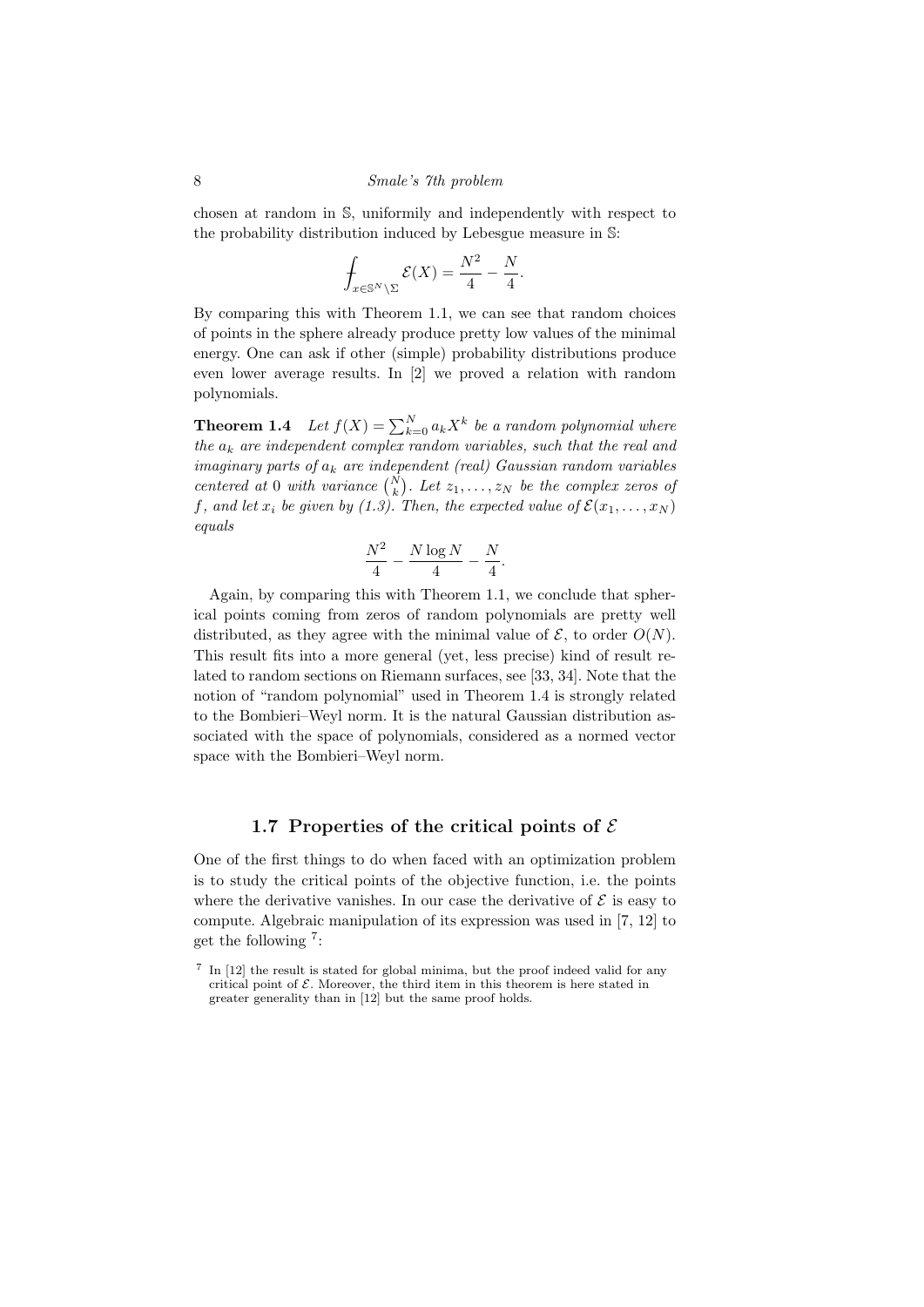**Theorem 1.5** Let  $x_1, \ldots, x_N \in \mathbb{S}$  be a critical point of  $\mathcal{E}$ . Let

$$
\mathfrak{o} = \left(0,0,\frac{1}{2}\right)^T
$$

be the center of S. Then,

• The center of mass of the  $x_i$  is  $\rho$ . Namely,

$$
\sum_{i=1}^N \overrightarrow{\mathfrak{a}x_i} = \mathfrak{o}, \qquad \text{or equivalently} \qquad \frac{1}{N} \sum_{i=1}^N x_i = \mathfrak{o}.
$$

• For every  $1 \leq i \leq N$ , we have:

$$
\sum_{j \neq i} \frac{\overrightarrow{x_j x_i}}{\|x_j - x_i\|^2} = 2(N - 1)\overrightarrow{\mathfrak{ox}_i}.
$$

• For every  $x \in \mathbb{S}$ , we have:

$$
\sum_{i=1}^{N} \|x - x_i\|^2 = \frac{N}{2}.
$$

Other natural questions are, which types of critical points does  $\mathcal E$ have and how many of them exist? There are some conjectures about their number (some authors conjecture that the number of local minima grows exponentially on  $N$ , see the references in Section 1.12 below) but no precise result is known. It was pointed out in [26] that there exist critical points of  $\mathcal E$  of index N, namely N points evenly distributed on some equator of  $S$ . It follows from  $(1.6)$  below and the maximum principle of harmonic analysis that no local maximum of  $\mathcal E$  can exist.

## 1.8 Harmonic properties of  $\mathcal E$

Let us endow  $\mathbb{S}^N$  with its natural Riemannian structure, that is the product structure (or equivalently, the structure inherited from  $\mathbb{R}^{3N}$ ). Again viewing  $\mathcal E$  as a function  $\mathcal E : \mathbb S^N \setminus \Sigma \to \mathbb R$ , we computed in [5] its (Riemannian) Laplacian. It turns out that

$$
\Delta \mathcal{E} \equiv 2N(N-1),\tag{1.6}
$$

is a constant. If a function defined on an open set of  $\mathbb{R}^n$  has a constant Laplacian, then the classical mean value theorem of harmonic analysis gives a formula for the mean value of the function on a ball centered at every point. In the case of  $\mathbb{S}^N$ , one can use the theory of harmonic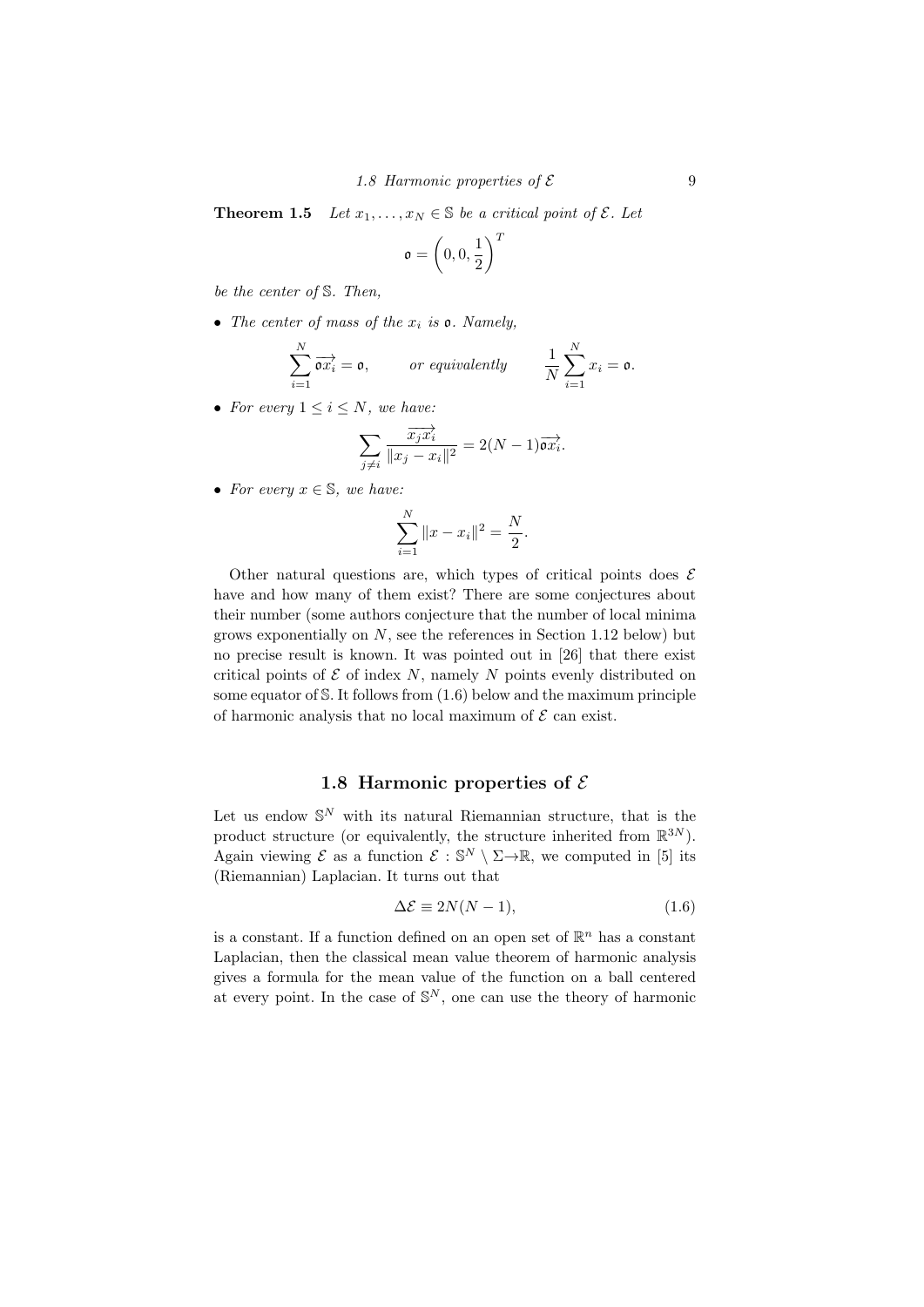10 Smale's 7th problem

manifolds to analyze the mean value of  $\mathcal E$  in products of spherical caps, that is in sets of the form

$$
B_{\infty}(X,\vec{\varepsilon}) = \{(y_1,\ldots,y_N) \in \mathbb{S}^N : d_R(x_i,y_i) < \varepsilon_i, 1 \le i \le N\}
$$
\n
$$
= B(x_1,\varepsilon_1) \times \cdots \times B(x_N,\varepsilon_N) \subseteq \mathbb{S}^N,
$$

where  $X = (x_1, \ldots, x_N)$ ,  $\vec{\varepsilon} = (\varepsilon_1, \ldots, \varepsilon_N)$  and for  $x \in \mathbb{S}, \varepsilon > 0$ ,  $B(x, \varepsilon)$ is the open spherical cap of (Riemannian) radius equal to  $\varepsilon$ . Abusing notation, if  $\varepsilon = 0$  we define  $B(x, 0) = \{x\}$ . The mean value of  $\mathcal E$  in  $B_{\infty}(X, \vec{\varepsilon})$  was studied in [5]:

**Theorem 1.6** Let  $X \in \mathbb{S}^N \setminus \Sigma$  and  $\vec{\varepsilon} \in [0, \pi/2)^N$  be such that  $B_{\infty}(X, \vec{\varepsilon}) \subseteq$  $\mathbb{S}^N \setminus \Sigma$ . Then,

$$
\int_{B_{\infty}(X,\vec{\varepsilon})} \mathcal{E}(Y) dY = \mathcal{E}(X) + C_N(\vec{\varepsilon}),
$$

where

$$
C_N(\vec{\varepsilon}) = (N-1) \sum_{j=1}^N \left( \frac{1}{2} + \frac{\log(\cos \varepsilon_j)}{\tan^2 \varepsilon_j} \right) \in \left[ 0, \frac{N-1}{2} \right),
$$

with the convention that

$$
\frac{1}{2} + \frac{\log(\cos 0)}{\tan^2 0} = 0.
$$

The reader may find useful the estimate  $\frac{1}{2} + \frac{\log(\cos \epsilon)}{\tan^2 \epsilon} \approx \frac{\epsilon^2}{4}$  $rac{1}{4}$  for small values of  $\varepsilon$ .

## 1.9 The limiting distribution

It follows from classical potential theory that optimal logarithmic energy points are uniformly distributed over S, asymptotically as  $N \mapsto \infty$ , in the following sense: Let  $\{X^{(N)} = (x_1^{(N)}, \ldots, x_N^{(N)})\}$  be a sequence such that  $X^{(N)} \in \mathbb{S}^N$  is a set of N elliptic Fekete points in S for every  $N \geq 2$ . Then, for any continuous function  $f : \mathbb{S} \to \mathbb{R}$  we have:

$$
\int_{\mathbb{S}} f = \lim_{N \to \infty} \frac{1}{N} \sum_{j=1}^{N} f(x_j^{(N)}).
$$
\n(1.7)

One way to analyze this qualitative result is to study the so called spherical cap discrepancy, that is for fixed  $N \geq 2$ :

$$
D_C(X^{(N)}) = \sup_{C} \left| \frac{\sharp(X^{(N)} \cap C)}{N} - \int_{\mathbb{S}} \chi_C \right|,
$$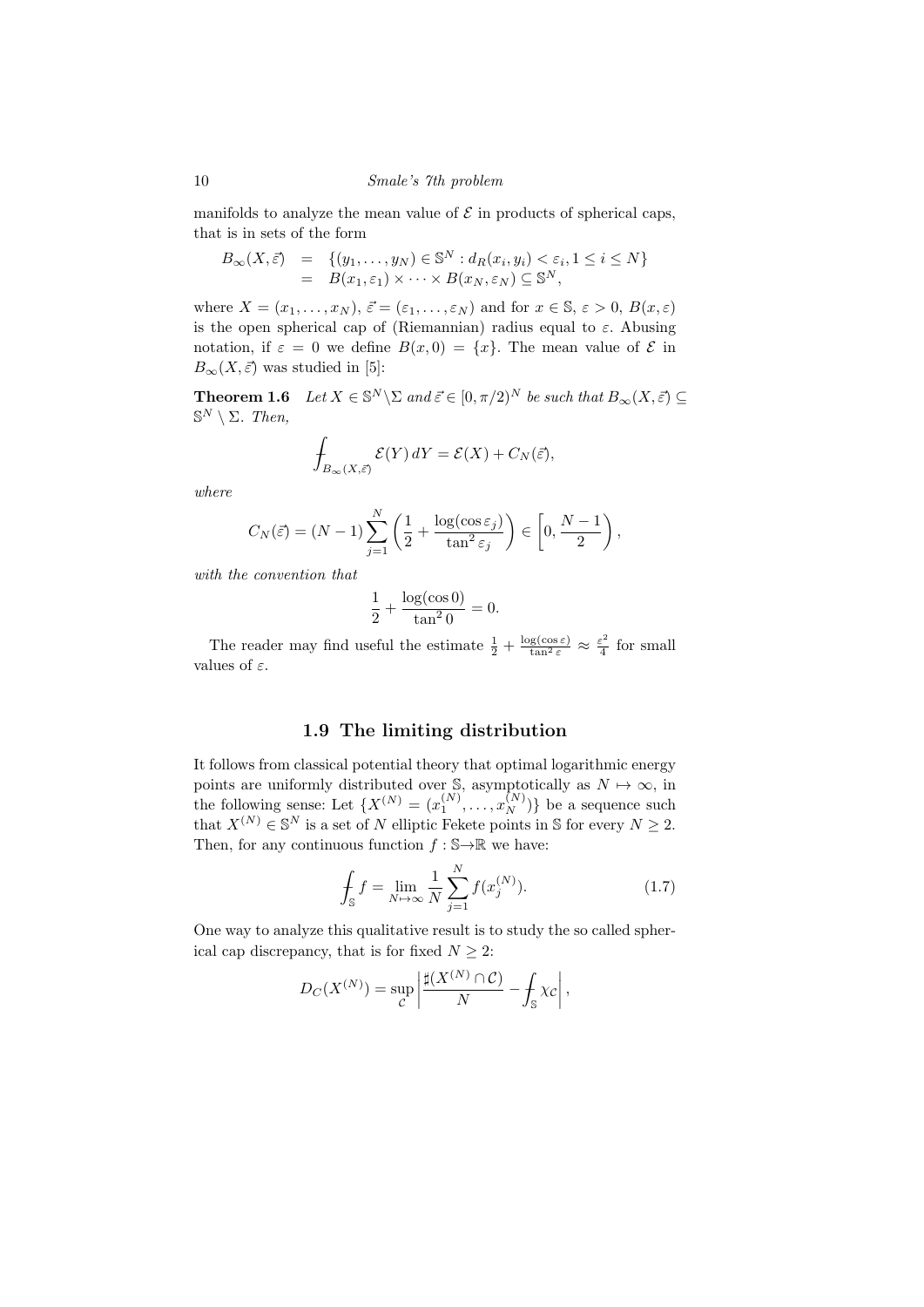where  $\chi_{\mathcal{C}}$  is the characteristic function of  $\mathcal{C}$  and the supremum is taken over all possible spherical caps  $\mathcal C$  in S. Note that  $D_C(X^{(N)})$  measures how far the counting measure is from the probability measure associated with Lebesgue measure in S. In [10], Brauchart proved the following estimate:

**Theorem 1.7** Let  $\{X^{(N)} = (x_1^{(N)}, \ldots, x_N^{(N)})\}$  be a sequence such that  $X^{(N)} \in \mathbb{S}^{N}$  is a set of elliptic Fekete points for every  $N \geq 2$ . Then,

$$
D_C(X^{(N)}) \le cN^{-1/4},
$$

for some constant c.

We also note the following interesting corollary from  $[10]$ <sup>8</sup>:

**Corollary 1** In the notation of Theorem 1.7, let  $f : \mathbb{S} \to \mathbb{R}$  be a Lipschitz continuous function with Lipschitz modulus K. There then exists a constant  $C \geq 0$  such that

$$
\left| \int_{\mathbb{S}} f - \frac{1}{N} \sum_{j=1}^{N} f(x_j^{(N)}) \right| \le K(C + \|f\|_{\infty}) N^{-1/4}.
$$

This gives a more detailed version of (1.7).

## 1.10 Admissible errors and an exponential time algorithm

A question we can ask about Smale's 7th problem is, how close must one be to an actual set of elliptic Fekete points to ensure that (1.1) is satisfied? One can analyze this question using the admissible error function  $\mathbf{e} : [0, \infty) \rightarrow [0, \infty)$  given by:

$$
\mathbf{e}(t) = \sup\{\varepsilon : Y \in B_{\infty}(X, \vec{\varepsilon}) \text{ implies } \mathcal{E}(Y) \le m_N + t\},\
$$

where  $X = (x_1, \ldots, x_N)$  is a set of elliptic Fekete points and  $\vec{\varepsilon} =$  $(\varepsilon, \ldots, \varepsilon)$ . Note that the supremum is indeed a maximum and that, for fixed  $t \in [0,\infty)$ ,  $\mathbf{e}(t)$  is the maximum coordinate–wise error (measured in Riemannian distance in S) that one can permit when writing a set of elliptic Fekete points, if an inequality  $\mathcal{E}(Y) \leq m_N + t$  is to be guaranteed. Using Theorem 1.6, the following result was proved in [5]:

<sup>8</sup> The version in [10] is more precise, we just include a simplified version here.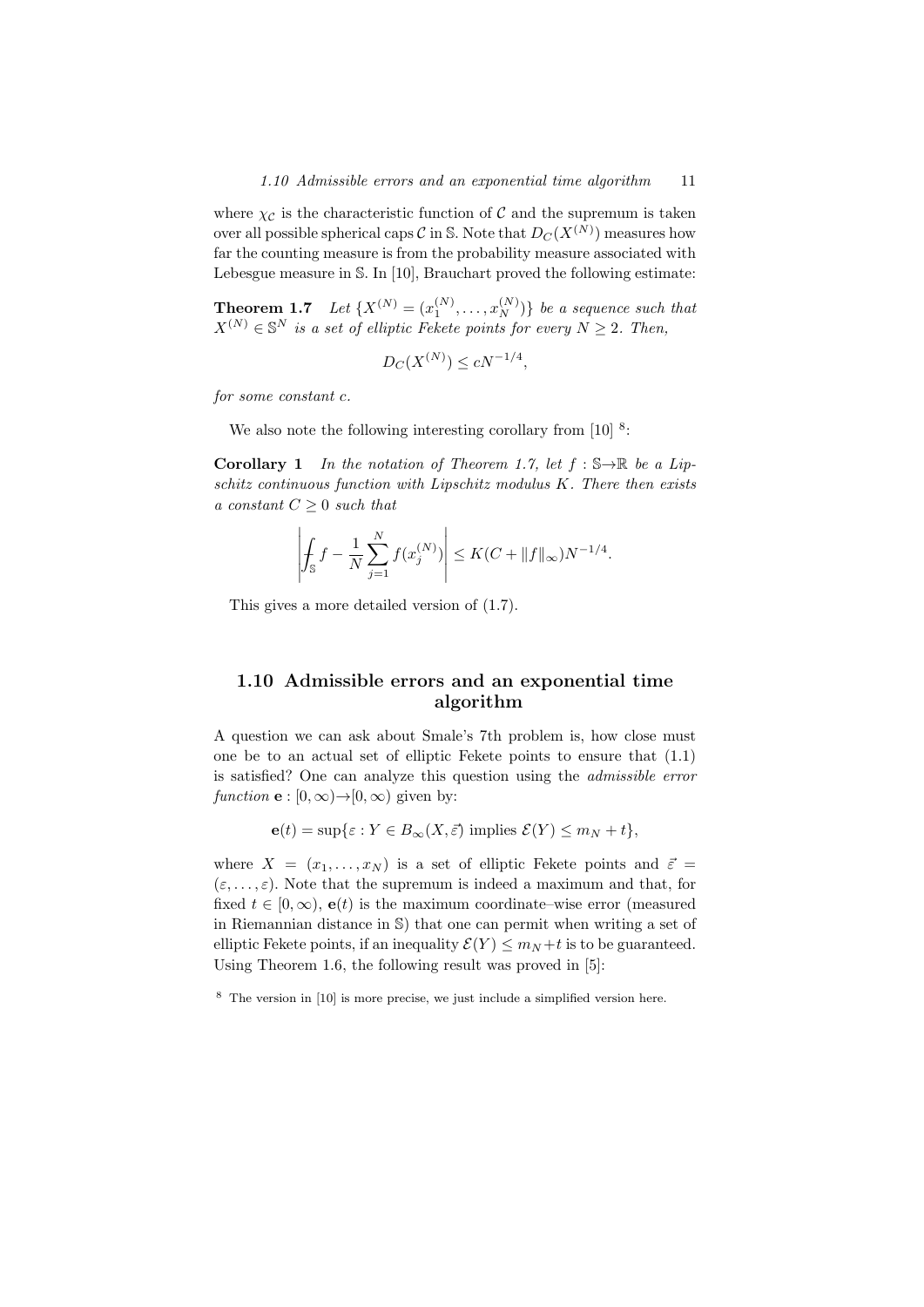**Theorem 1.8** Let  $N \geq 3$  and let  $d_{R,sep}$  be the Riemannian separation distance of some set of elliptic Fekete points. The admissible error  $function \; satisfies<sup>9</sup>$ 

$$
\mathbf{e}(t) \in \left[\sqrt{\frac{t}{2N^2(N-1)}}, \sqrt{\frac{2t}{N(N-1)}}\right], \qquad \text{for } 0 \le t \le \frac{1}{18}.\tag{1.8}
$$

In particular, we have

$$
\mathbf{e}\left(\frac{1}{18}\right) \in \left[\frac{1/6}{N\sqrt{N-1}}, \frac{1/3}{\sqrt{N(N-1)}}\right].\tag{1.9}
$$

The meaning of (1.9) is the following. If a N–tuple Y satisfying  $\mathcal{E}(Y) \leq$  $m_N + 1/18$  is desired, then we can make an error of approximately  $1/(6N^{3/2})$  in the description of each coordinate, but if we make an error greater than approximately  $1/(3N)$  then we risk that our N-tuple will not satisfy the desired inequality.

The set of rational points (i.e. points with rational coordinates) is dense in S. Moreover, precise bounds on the size of the rational numbers present in a spherical cap of a given radius are known, see for example [23]. A consequence is the following. There exist a  $N$ -tuple  $X = (x_1, \ldots, x_N)$  of points in S such that  $\mathcal{E}(X) \le m_N + 1/18$  and such that every  $x_i$  has rational coordinates which can be written using integers of absolute value at most  $(cN)^6$ ,  $c \le 11$  a constant. Thus, Smale's 7th problem can be transformed into a discrete search problem: among all such N–tuples, find the one which has smallest value of  $\mathcal{E}$ . Simply by testing all of them, we get:

**Theorem 1.9** There is an exponential time algorithm (on the BSS model and also on the Turing machine model) for Smale's 7th problem.

To the knowledge of the author, this algorithm is the only one which has been proved to find  $N$ -tuples satisfying  $(1.1)$ . Of course, its exponential running time makes it impractical.

#### 1.11 Particular values of N

For some values of  $N$ , sets of elliptic Fekete points have been encountered:

- For  $N = 2$ , two antipodal points.
- $9$  Again, we just include a simplified version of this result.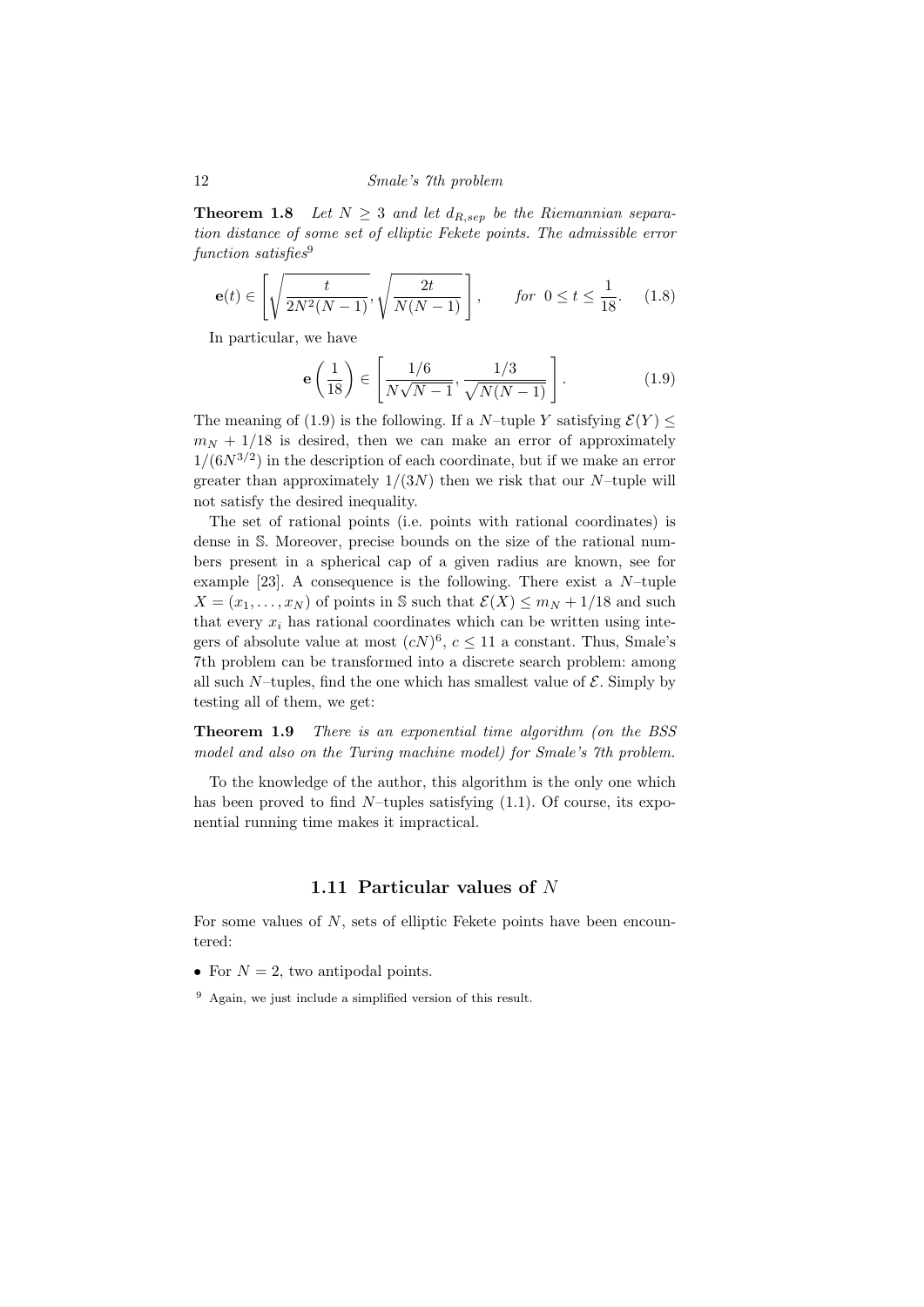- For  $N = 3$ , the vertices of an equilateral triangle lying on any equator of S.
- For  $N = 4$ , the vertices of a regular tetrahedron (see [12, Cor. 3] for a more general version of this fact).
- For  $N = 5$ , two antipodal points, say at the North and South Pole, and three that form an equilateral triangle on the Equator (see [12, Th. 1]).
- For  $N = 6$ , the vertices of a regular octahedron (see [17])
- For  $N = 12$ , the vertices of the regular icosahedron (see [1]).

Among these, the cases  $N = 2, 3$  are trivial and the case  $N = 4$  is easy. The rest of the cases have more difficult proofs. Note that, for  $N = 5, 6, 12$ , it is already nontrivial to prove that there is a unique (up to rotations and symmetries) set of elliptic Fekete points. Another remark is that the vertices of the platonic bodies do not always form a set of elliptic Fekete points: the value of  $\mathcal E$  at the vertices of a regular cube inscribed in S is greater than the value at the same set of vertices, when four of them sharing a plane are rotated 45 degrees.

#### 1.12 Numerical experiments

Numerical computation of elliptic Fekete points is a hard problem with "massive multiextremality" (see [16]): it is known that  $\mathcal E$  has many saddle points, and numerical analysts believe that there exist many local minima, its number possibly growing exponentially with  $N$ , some (or all) of them having values of  $\mathcal E$  very close to the (conjectured) global minimal value. Due to this, and to the increasing amount of resources needed to numerically determine solutions, Smale's 7th problem is well–suited for testing global optimization routines. There have been many attempts which have produced detailed formulas, inspiring pictures and thrilling conjectures. We do not intend to reproduce those works here, but we encourage the reader to read them in [7, 21, 35, 22, 18, 28, 20, 15, 6] and references therein.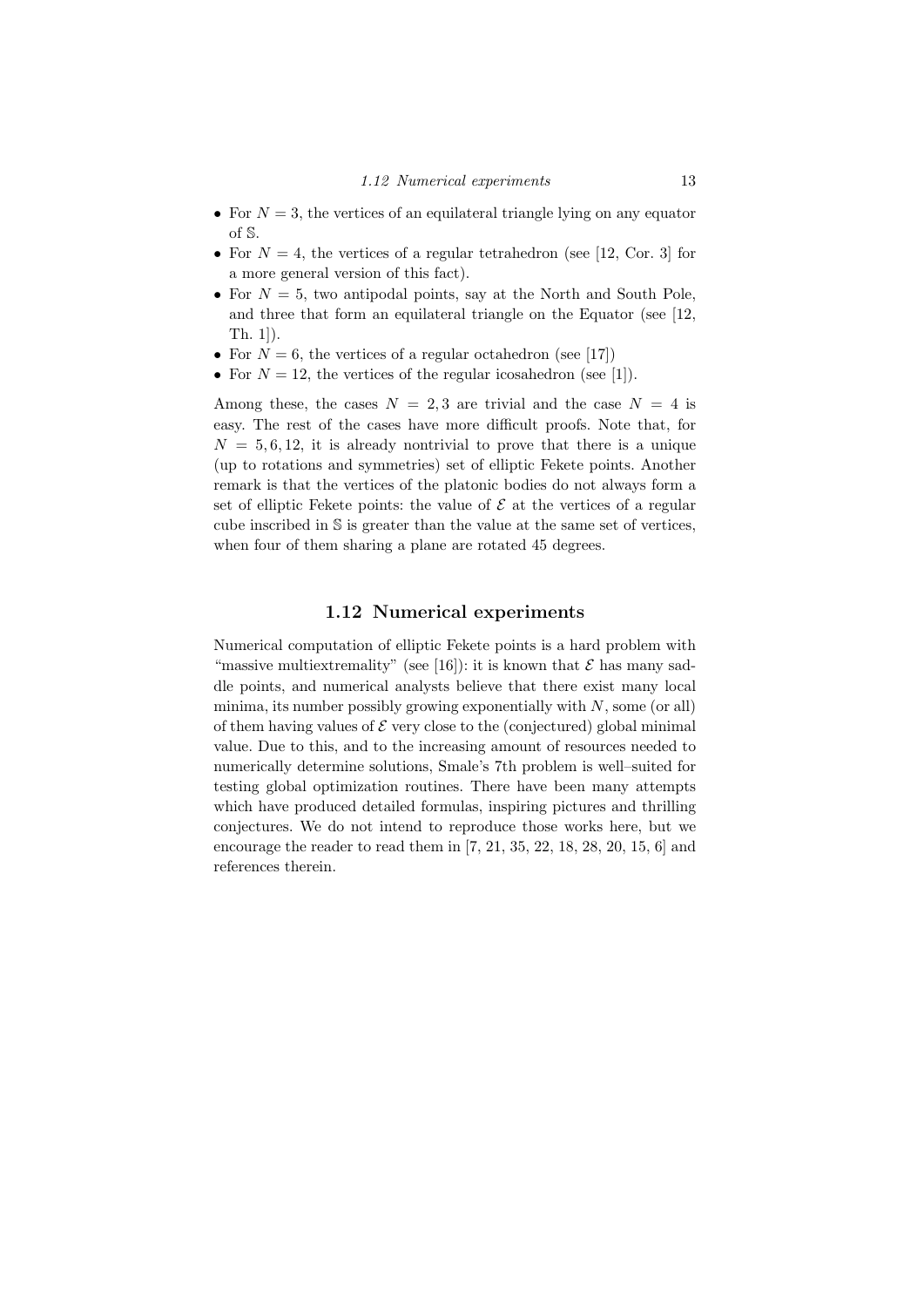# References

- [1] N. N. Andreev. An extremal property of the icosahedron. East J. Approx., 2(4):459–462, 1996.
- [2] D. Armentano, C. Beltrán, and M. Shub. Minimizing the discrete logarithmic energy on the sphere: The role of random polynomials. Trans. Amer. Math. Soc., 363(6):2955–2965, 2011.
- [3] B. Beauzamy, E. Bombieri, P. Enflo, and H. L. Montgomery. Products of polynomials in many variables. J. Number Theory, 36(2):219–245, 1990.
- [4] B. Beauzamy, V. Trevisan, and P. S. Wang. Polynomial factorization: sharp bounds, efficient algorithms. J. Symbolic Comput., 15(4):393–413, 1993.
- [5] C. Beltrán. Harmonic properties of the logarithmic potential and the computability of elliptic Fekete points. to appear, 2011.
- [6] E. Bendito, A. Carmona, A. M. Encinas, J. M. Gesto, A. Gómez, C. Mouriño, and M. T. Sánchez. Computational cost of the Fekete problem. I. The forces method on the 2-sphere. J. Comput. Phys., 228(9):3288–3306, 2009.
- [7] B. Bergersen, D. Boal, and P. Palffy-Muhoray. Equilibrium configurations of particles on a sphere: the case of logarithmic interactions. J. Phys. A: Math. Gen., 27:2579–2586, 1994.
- [8] L. Blum, F. Cucker, M. Shub, and S. Smale. Complexity and Real Computation. Springer-Verlag, New York, 1998.
- [9] L. Blum, M. Shub, and S. Smale. On a theory of computation and complexity over the real numbers: NP-completeness, recursive functions and universal machines. Bull. Amer. Math. Soc. (N.S.), 21(1):1–46, 1989.
- [10] J. S. Brauchart. Optimal logarithmic energy points on the unit sphere. Math. Comp., 77(263):1599–1613, 2008.
- [11] P. D. Dragnev. On the separation of logarithmic points on the sphere. In Approximation Theory, X (St. Louis, MO, 2001), Innov. Appl. Math., p. 137–144. Vanderbilt Univ. Press, Nashville, TN, 2002.
- [12] P. D. Dragnev, D. A. Legg, and D. W. Townsend. Discrete logarithmic energy on the sphere. Pacific J. Math., 207(2):345–358, 2002.
- [13] A. Dubickas. On the maximal product of distances between points on a sphere. Liet. Mat. Rink., 36(3):303–312, 1996.

14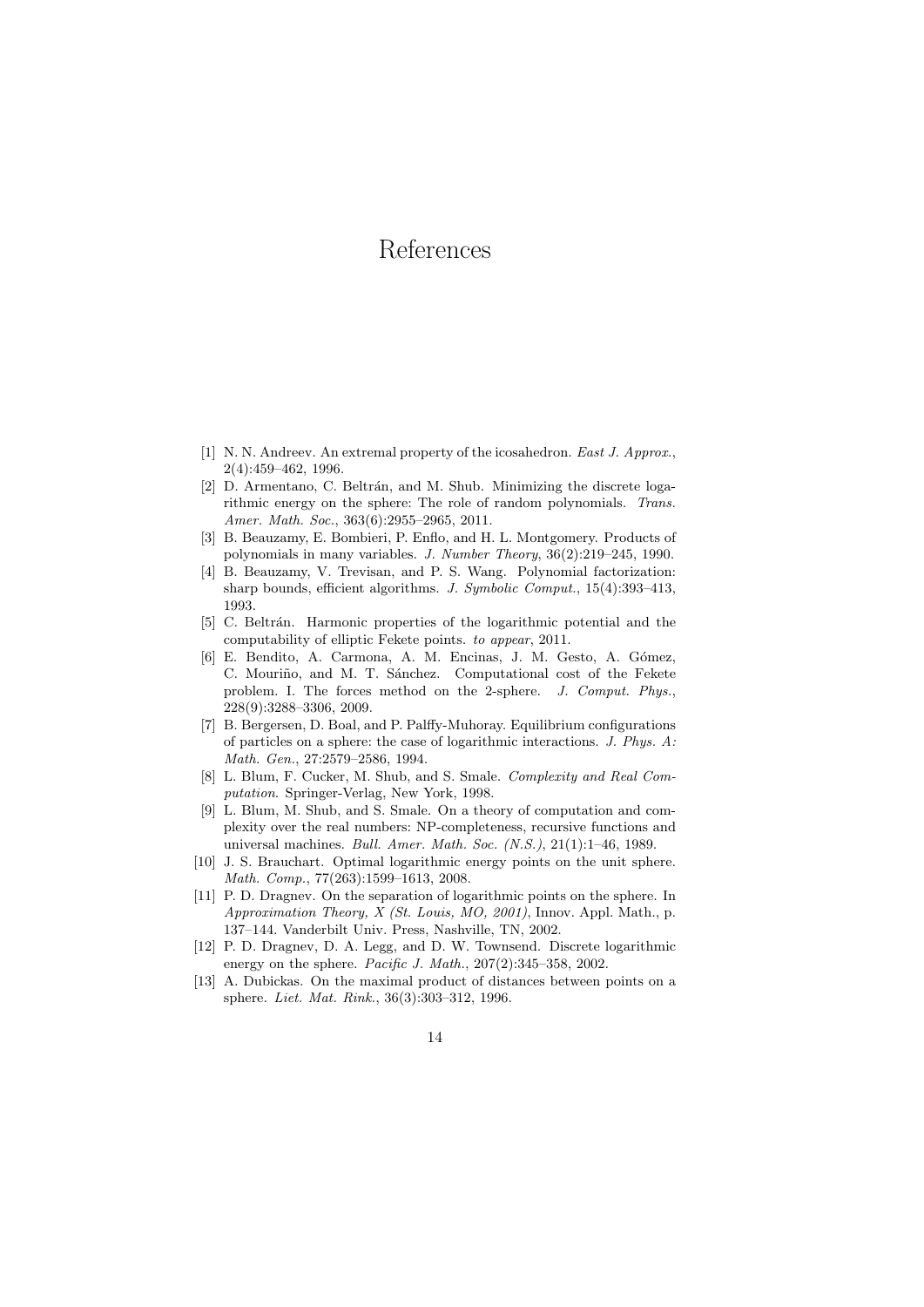#### References 15

- [14] M. Fekete. Uber die Verteilung der Wurzeln bei gewissen algebraischen ¨ Gleichungen mit ganzzahligen Koeffizienten. Math. Z., 17(1):228–249, 1923.
- [15] D. Hardin and E. B. Saff. Discretizing manifolds via minimum energy points. Notices Amer. Math. Soc., 51(10):1186–1194, 2004.
- [16] J.-B. Hiriart-Urruty. A new series of conjectures and open questions in optimization and matrix analysis. In ESAIM : Control, Optimisation and Calculus of Variations, p. 454–470. 2009.
- [17] A. V. Kolushov and V. A. Yudin. Extremal dispositions of points on the sphere. Anal. Math., 23(1):25–34, 1997.
- [18] A. B. J. Kuijlaars and E. B. Saff. Distributing many points on a Sphere. Math. Int., 19(1):5–11, 1997.
- [19] J. Leech. Equilibrium of sets of particles on a sphere. Math. Gaz., 41:81-90, 1957.
- [20] J. Pintér. Globally optimized spherical point arrangements: Model variants and illustrative results. Ann. Op. Res., 104:213–230, 2001.
- [21] E. A. Rakhmanov, E. B. Saff, and Y. M. Zhou. Minimal discrete energy on the sphere. Math. Res. Letters, 1:647–662, 1994.
- [22] E. A. Rakhmanov, E. B. Saff, and Y. M. Zhou. Electrons on the sphere. In Computational Methods and Function Theory 1994 (Penang), volume 5 of Ser. Approx. Decompos., p. 293–309. World Sci. Publ., River Edge, NJ, 1995.
- [23] E. Schmutz. Rational points on the unit sphere. Cent. Eur. J. Math., 6(3):482–487, 2008.
- [24] M. Shub and S. Smale. Complexity of Bézout's theorem. I. Geometric aspects. J. Amer. Math. Soc., 6(2):459–501, 1993.
- [25] M. Shub and S. Smale. Complexity of Bezout's theorem. II. Volumes and probabilities. In Computational Algebraic Geometry (Nice, 1992), volume 109 of Progr. Math., p. 267–285. Birkhäuser Boston, Boston, MA, 1993.
- [26] M. Shub and S. Smale. Complexity of Bezout's theorem. III. Condition number and packing. J. Complexity, 9(1):4–14, 1993. Festschrift for Joseph F. Traub, Part I.
- [27] S. Smale. Mathematical problems for the next century. In *Mathematics*: Frontiers and Perspectives, p. 271–294. Amer. Math. Soc., Providence, RI, 2000.
- [28] W. Stortelder, J. Swart, and J. Pintér. Finding elliptic Fekete points sets: two numerical solution approaches. J. Comp.  $App$ .  $Math., 130(1-2),$ 2001.
- [29] P. M. L. Tammes. On the origin of number and arrangement of the places of exit on the surface of pollen-grains. Recueil des travaux botaniques neerlandais 27. Diss. Groningen., 1930.
- [30] J. J. Thomson. On the structure of the atom. *Phil. Mag.*,  $7(6):237-265$ , 1904.
- [31] G. Wagner. On the product of distances to a point set on a sphere. J. Austral. Math. Soc. Ser. A, 47(3):466–482, 1989.
- [32] L. L. Whyte. Unique arrangements of points on a sphere. Amer. Math. Monthly, 59:606–611, 1952.